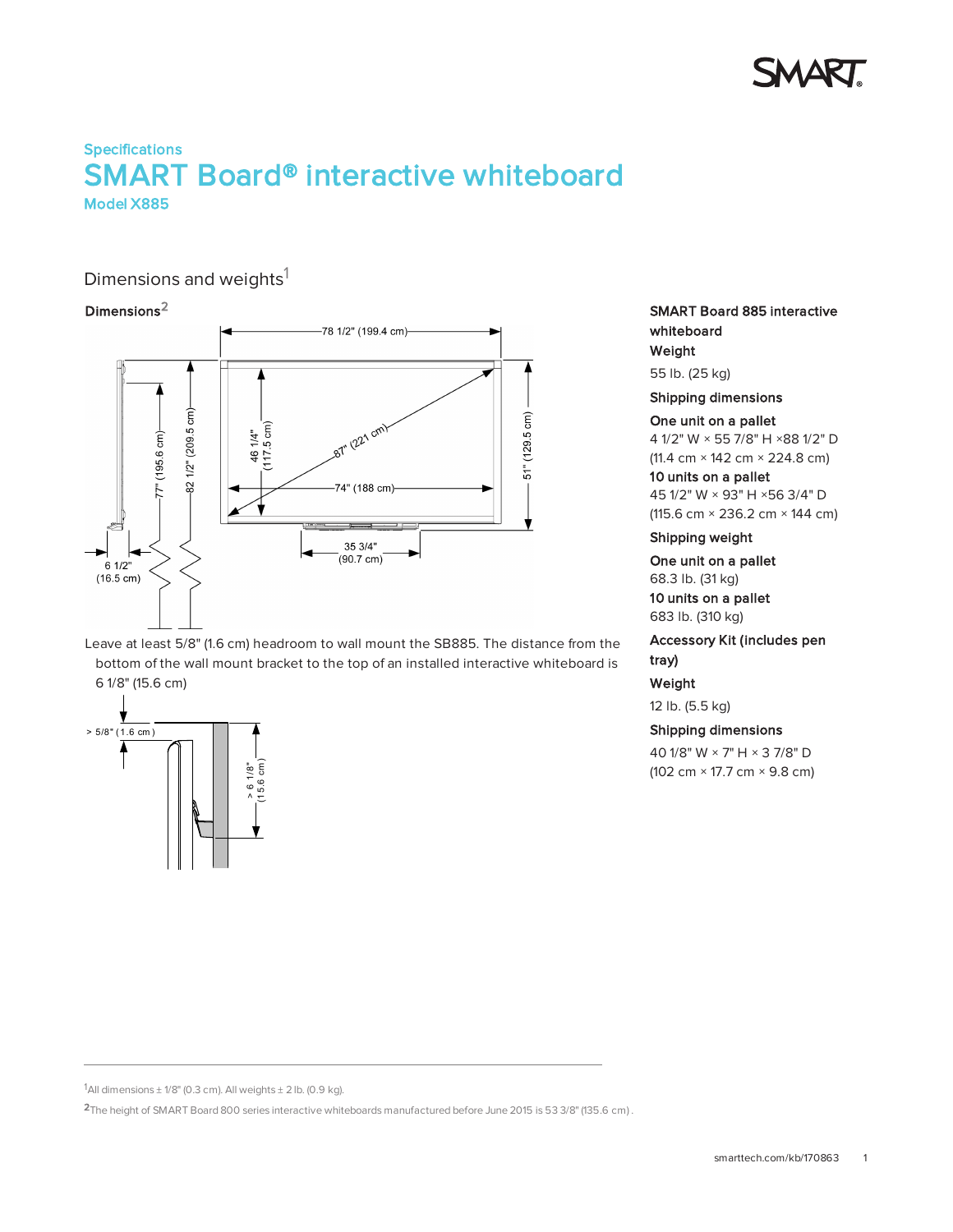#### **SPECIFICATIONS** SMART BOARD® INTERACTIVE WHITEBOARD – MODEL X885

# Standard features

# **Software** SBX885 SMART Notebook® collaborative learning software including SMART Product Drivers Touch and gestures Perform mouse functions with your finger, and write and erase digital ink with a pen tray pen or the eraser. The Object Awareness feature enables you to pick up a pen, and then write, select or erase without replacing the pen. This interactive whiteboard also features gesture capability, providing a natural and flexible way to interact with content.

### Multitouch capabilities

Users can interact with the interactive whiteboard using the included pens or other objects, or by using their fingers to write and perform gestures.

| SBX885              | Support for four simultaneous touches enables up to four users to interact with the interactive<br>whiteboard.                                                                                                                                                                                                 |
|---------------------|----------------------------------------------------------------------------------------------------------------------------------------------------------------------------------------------------------------------------------------------------------------------------------------------------------------|
| SMART Ink™          | Smoothes out the appearance of the digital ink, improving the legibility of your handwriting. The<br>ink becomes an object you can move and manipulate.                                                                                                                                                        |
| Lockable pen option | Hold down a pen color button on the pen tray until its light flashes to lock the interactive<br>whiteboard in pen mode. In this mode you can use any device as a pen. Early education<br>students and students with special needs can use an object like a tennis ball to write more<br>easily on the surface. |

### Pen tray

Optical sensors in the pen tray detect when you lift a pen or eraser from the tray. Color buttons on the pen tray enable you to select pen color.

| <b>SBX885</b>             | Removable end caps for optional accessories                                                                                  |
|---------------------------|------------------------------------------------------------------------------------------------------------------------------|
| Pen and eraser            | Two ergonomic pens with a comfort grip and a rectangular eraser                                                              |
| <b>Touch resolution</b>   | Approximately 4000 × 4000.                                                                                                   |
| Screen surface            | The hard-coated steel surface is durable, optimized for projection, compatible with dry-erase<br>markers and easily cleaned. |
| Digitizing technology     | Four-camera DVIT <sup>®</sup> (Digital Vision Touch) technology                                                              |
| Frame finish              | Light gray (approximates PANTONE Cool Gray 6C)                                                                               |
| Wall-mount bracket        | Two 32" (81.3 cm) wide brackets with 10 screws and toggle bolt anchors to support a<br>wall-mounted interactive whiteboard   |
| Power connection          | $6'$ (1.8 m) power cable                                                                                                     |
| <b>Power requirements</b> | Power consumption is less than 7 W (100V to 240V AC, 50/60 Hz, 5V DC 2.0A)                                                   |

## Computer requirements

SBX885 A computer or laptop with either a Windows® operating system or Mac operating system software and SMART Notebook software installed. For a complete list of computer requirements, go to [smarttech.com/downloads](http://www.smarttech.com/downloads) and browse to the latest SMART Notebook release notes applicable to your operating system.